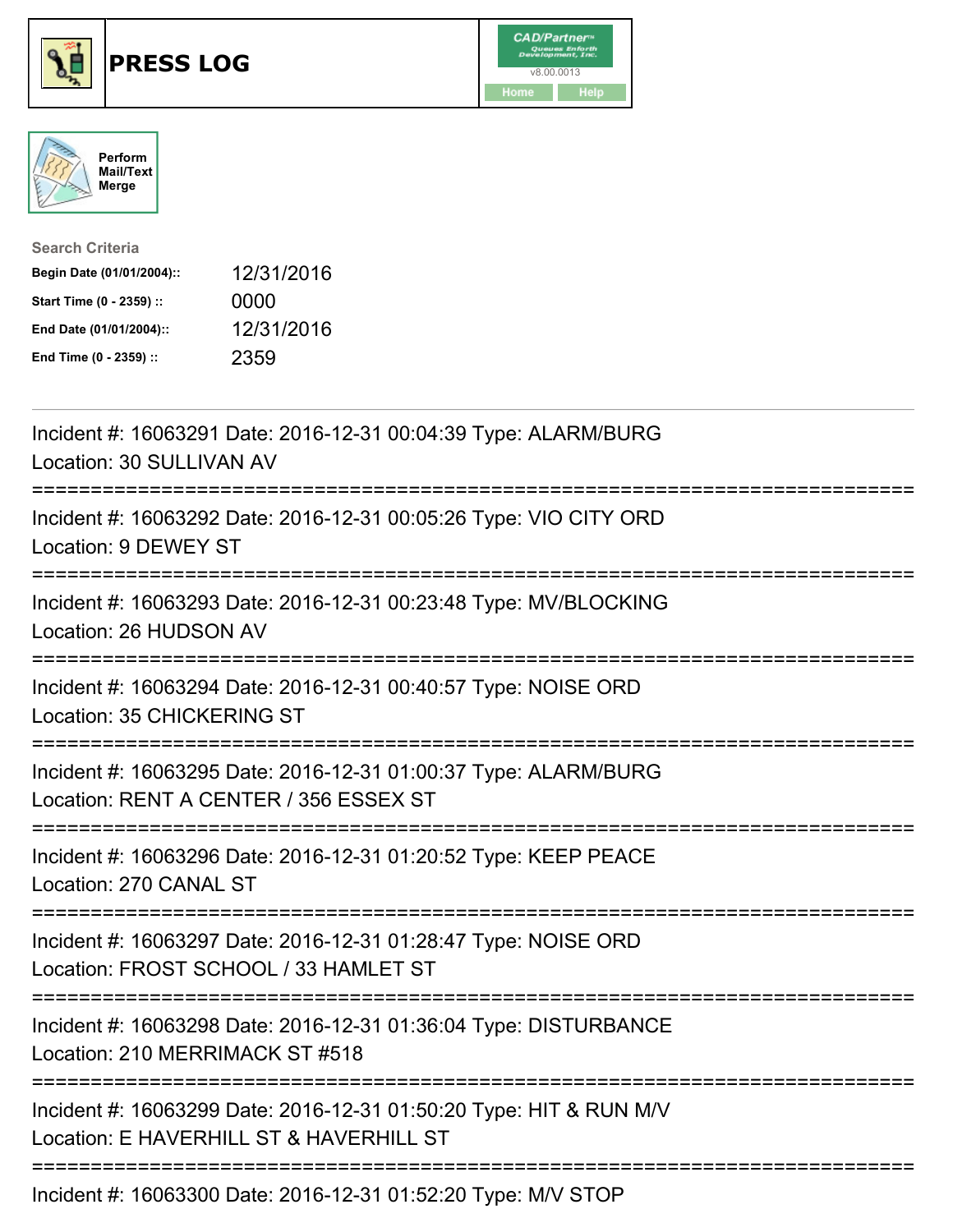| Location: DOMINOS / S BROADWAY                                                                                                                       |
|------------------------------------------------------------------------------------------------------------------------------------------------------|
| Incident #: 16063301 Date: 2016-12-31 02:00:03 Type: M/V STOP<br>Location: HAMPSHIRE ST & LOWELL ST<br>=====================                         |
| Incident #: 16063302 Date: 2016-12-31 02:01:39 Type: GUN CALL<br>Location: MIR LOUNGE / 102 ESSEX ST                                                 |
| Incident #: 16063303 Date: 2016-12-31 02:07:25 Type: DISTURBANCE<br>Location: CENTRO ESPANOLE RESTRAUNT / 56 COMMON ST                               |
| =============================<br>:=====================<br>Incident #: 16063304 Date: 2016-12-31 02:12:23 Type: SHOTS FIRED<br>Location: 43 CROSS ST |
| Incident #: 16063305 Date: 2016-12-31 02:18:44 Type: SHOTS FIRED<br>Location: CRANSHAW PL & PROSPECT ST                                              |
| Incident #: 16063306 Date: 2016-12-31 02:37:21 Type: M/V STOP<br>Location: LAWRENCE ST & PARK ST                                                     |
| Incident #: 16063307 Date: 2016-12-31 02:37:54 Type: M/V STOP<br>Location: HAMPSHIRE ST & LOWELL ST                                                  |
| Incident #: 16063308 Date: 2016-12-31 02:39:15 Type: BUILDING CHK<br>Location: SAM'S FOOD STORE / 389 BROADWAY                                       |
| Incident #: 16063309 Date: 2016-12-31 02:43:02 Type: BUILDING CHK<br>Location: SEVEN ELEVEN / 370 BROADWAY                                           |
| Incident #: 16063310 Date: 2016-12-31 02:45:20 Type: M/V STOP<br>Location: ESSEX ST & LAWRENCE ST                                                    |
| Incident #: 16063311 Date: 2016-12-31 02:46:43 Type: M/V STOP<br>Location: BROADWAY & CONCORD ST                                                     |
| Incident #: 16063312 Date: 2016-12-31 02:48:58 Type: ALARMS<br>Location: RUIZ RESD. / 157 SARATOGA ST                                                |
| Incident #: 16063313 Date: 2016-12-31 03:03:33 Type: M/V STOP<br>Location: BRADFORD ST & HAMPSHIRE ST                                                |
| Incident #: 16063314 Date: 2016-12-31 03:14:20 Type: NOISE ORD                                                                                       |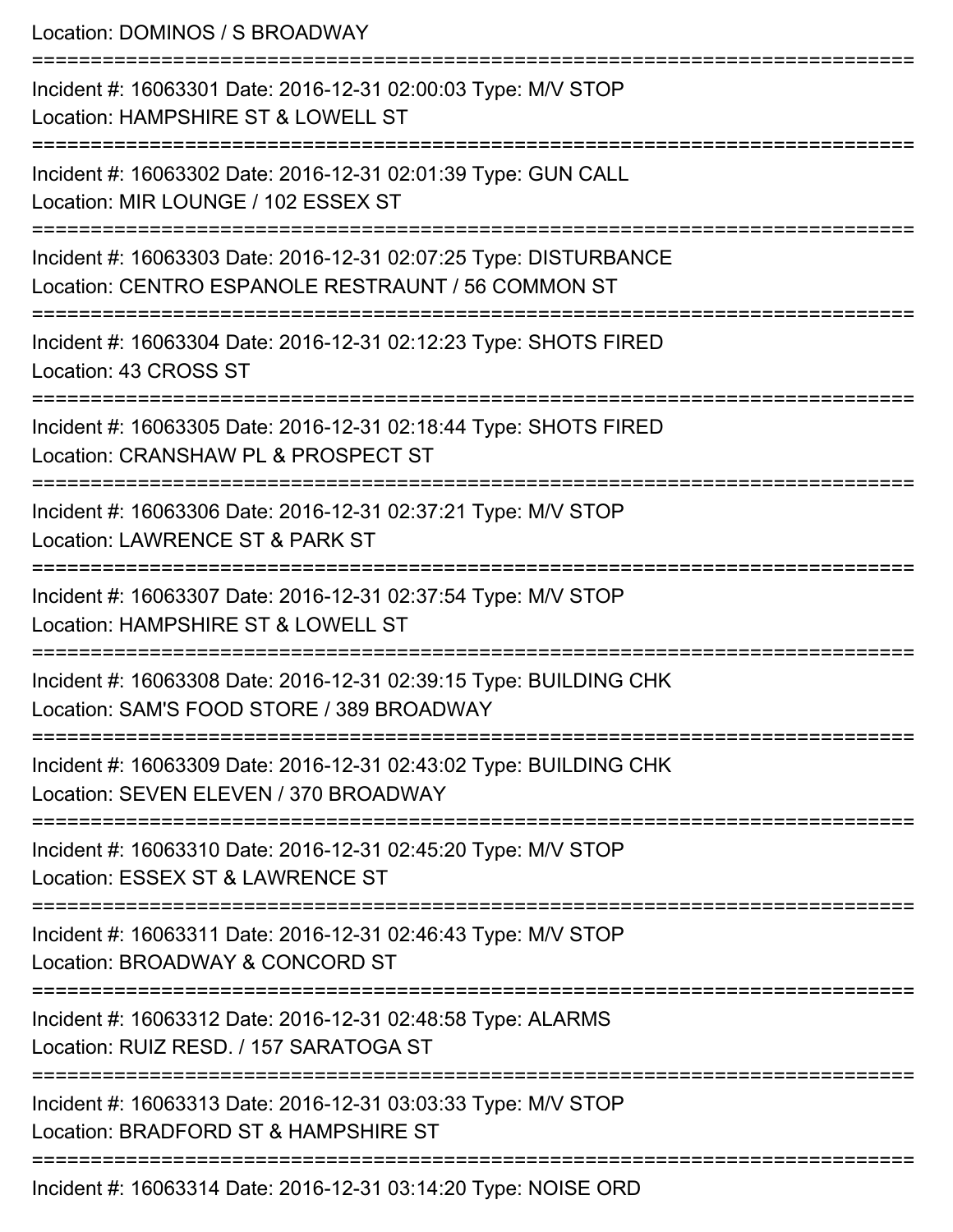| Incident #: 16063315 Date: 2016-12-31 03:16:31 Type: SHOTS FIRED<br>Location: 15 WOODLAND ST         |
|------------------------------------------------------------------------------------------------------|
| Incident #: 16063316 Date: 2016-12-31 03:26:13 Type: M/V STOP<br>Location: HAVERHILL ST & JACKSON ST |
| Incident #: 16063317 Date: 2016-12-31 03:27:35 Type: GUN CALL<br>Location: 77 S UNION ST             |
| Incident #: 16063318 Date: 2016-12-31 03:32:20 Type: SEX OFF. PAST<br>Location: 51 N PARISH RD       |
| Incident #: 16063319 Date: 2016-12-31 03:40:47 Type: M/V STOP<br>Location: COMMON ST & LAWRENCE ST   |
| Incident #: 16063320 Date: 2016-12-31 03:41:36 Type: M/V STOP<br>Location: ESSEX ST & FRANKLIN ST    |
| Incident #: 16063321 Date: 2016-12-31 03:42:28 Type: M/V STOP<br>Location: OSGOOD ST                 |
| Incident #: 16063323 Date: 2016-12-31 03:43:48 Type: M/V STOP<br>Location: S BROADWAY & SALEM ST     |
| Incident #: 16063322 Date: 2016-12-31 03:44:08 Type: M/V STOP<br><b>Location: MERRIMACK ST</b>       |
| Incident #: 16063324 Date: 2016-12-31 03:48:13 Type: M/V STOP<br>Location: ACTON ST & BROADWAY       |
| Incident #: 16063325 Date: 2016-12-31 03:50:14 Type: BUILDING CHK<br>Location: 600 BROADWAY          |
| Incident #: 16063326 Date: 2016-12-31 03:50:36 Type: M/V STOP<br><b>Location: LOWELL ST</b>          |
| Incident #: 16063327 Date: 2016-12-31 03:51:10 Type: M/V STOP<br>Location: OSGOOD ST                 |
| Incident #: 16063328 Date: 2016-12-31 03:57:43 Type: FIGHT                                           |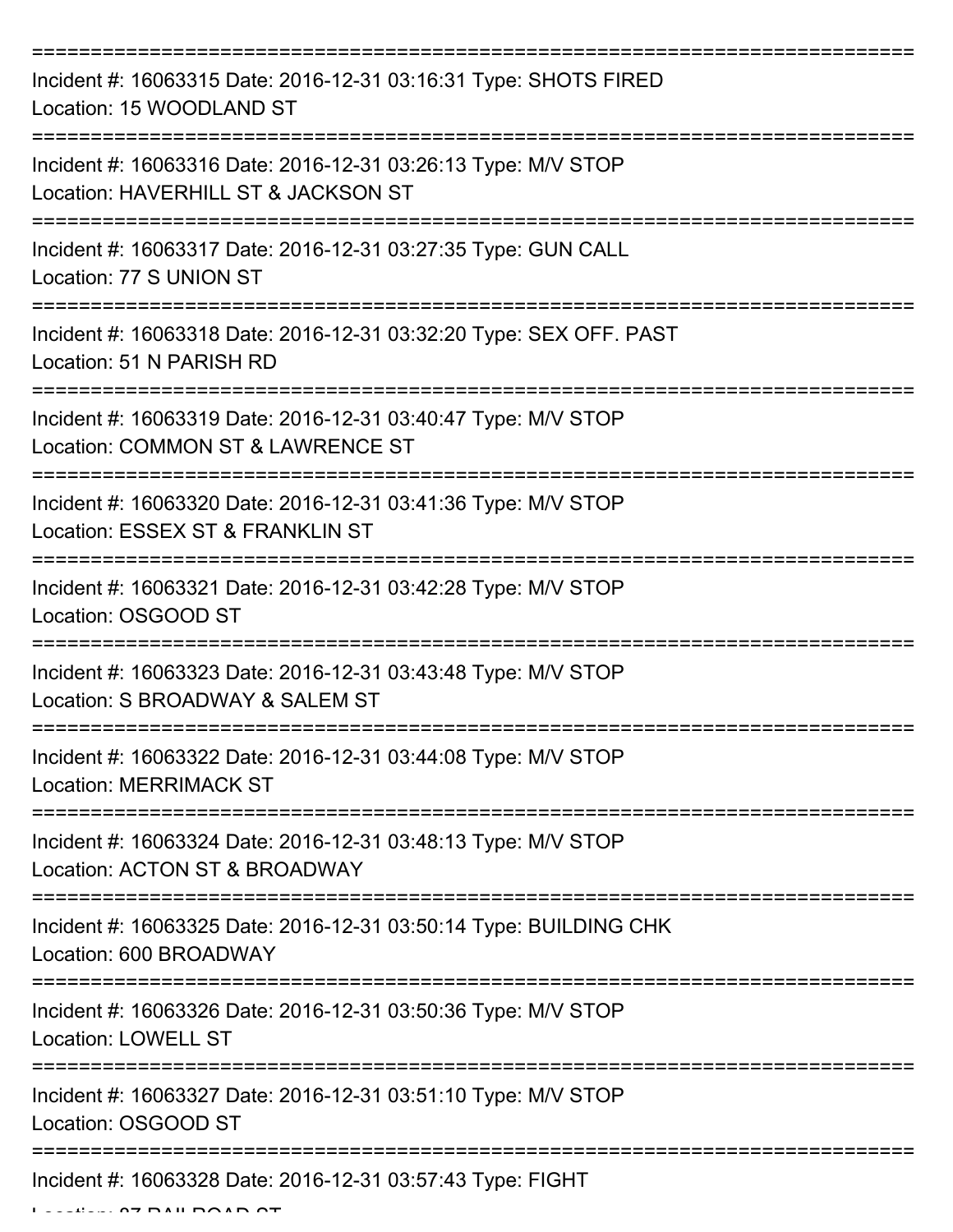| Incident #: 16063329 Date: 2016-12-31 03:58:11 Type: NOISE ORD<br>Location: 530 HAVERHILL ST                       |
|--------------------------------------------------------------------------------------------------------------------|
| Incident #: 16063330 Date: 2016-12-31 04:09:09 Type: ALARM/BURG<br>Location: E&M BEAUTY SALON / 100 FRANKLIN ST #1 |
| Incident #: 16063331 Date: 2016-12-31 04:09:10 Type: DISTURBANCE<br>Location: 202 S UNION ST                       |
| Incident #: 16063332 Date: 2016-12-31 04:17:30 Type: DOMESTIC/PAST<br>Location: 36 ANDOVER ST FL 2                 |
| Incident #: 16063333 Date: 2016-12-31 04:21:34 Type: SHOTS FIRED<br>Location: 2 MUSEUM SQ                          |
| Incident #: 16063334 Date: 2016-12-31 04:50:40 Type: FIGHT<br>Location: 22 WOODLAND ST                             |
| Incident #: 16063335 Date: 2016-12-31 05:01:59 Type: SUICIDE ATTEMPT<br>Location: 160 FRANKLIN ST FL 1             |
| Incident #: 16063336 Date: 2016-12-31 05:07:08 Type: ASSSIT AMBULANC<br>Location: 62 MELVIN ST                     |
| Incident #: 16063337 Date: 2016-12-31 05:40:32 Type: MEDIC SUPPORT<br>Location: LEVESQUE / 13 AYER RD              |
| Incident #: 16063338 Date: 2016-12-31 05:56:41 Type: ALARMS<br>Location: HI QUALITY AUTO SOUNDS / 39 WINTER ST     |
| Incident #: 16063339 Date: 2016-12-31 06:49:59 Type: AMBULANCE ASSSI<br>Location: 62 MELVIN ST                     |
| Incident #: 16063340 Date: 2016-12-31 07:00:00 Type: SUS PERS/MV<br>Location: BETA-O-FITNESS / 160 WINTHROP AV     |
| Incident #: 16063341 Date: 2016-12-31 08:08:17 Type: ALARMS<br>Location: RUIZ RESD. / 157 SARATOGA ST              |
| Incident #: 16063342 Date: 2016-12-31 08:47:24 Type: ALARMS                                                        |

Location: NANIOV ABEL BESD. / 568 HOWARD ST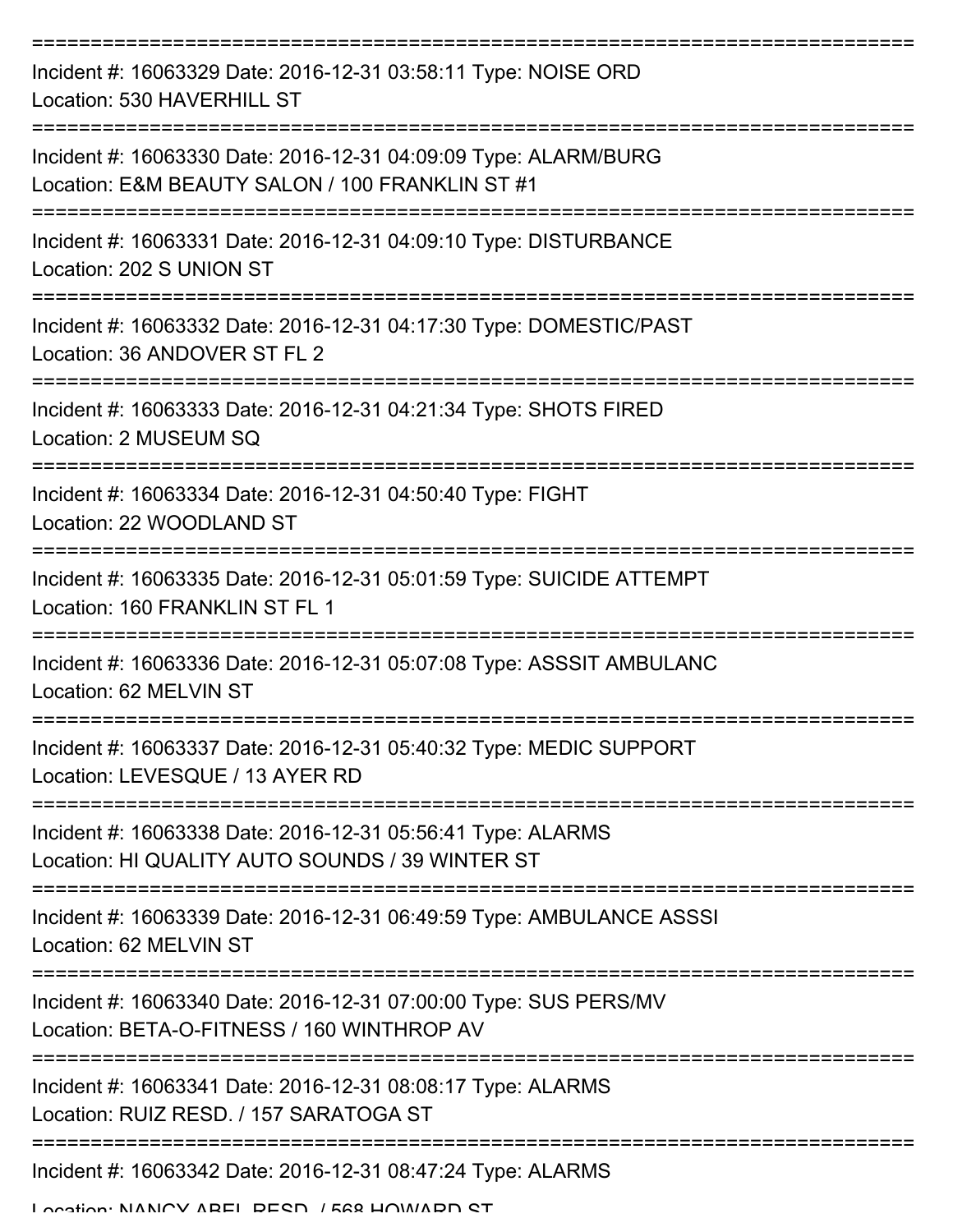| Incident #: 16063343 Date: 2016-12-31 09:07:20 Type: WARRANT SERVE<br>Location: 90 LOWELL ST           |
|--------------------------------------------------------------------------------------------------------|
| Incident #: 16063344 Date: 2016-12-31 09:20:50 Type: M/V STOP<br>Location: 284 ESSEX ST                |
| Incident #: 16063345 Date: 2016-12-31 09:29:35 Type: M/V STOP<br>Location: HAVERHILL ST & JACKSON ST   |
| Incident #: 16063346 Date: 2016-12-31 09:35:10 Type: M/V STOP<br>Location: 55 MARSTON ST               |
| Incident #: 16063347 Date: 2016-12-31 09:38:58 Type: M/V STOP<br>Location: E HAVERHILL ST & MARSTON ST |
| Incident #: 16063348 Date: 2016-12-31 09:42:42 Type: DOMESTIC/PROG<br>Location: 153 BERKELEY ST FL 3   |
| Incident #: 16063349 Date: 2016-12-31 09:48:43 Type: M/V STOP<br>Location: HAMPSHIRE ST & MYRTLE ST    |
| Incident #: 16063350 Date: 2016-12-31 09:56:02 Type: FIRE<br>Location: 87 SUMMER ST                    |
| Incident #: 16063351 Date: 2016-12-31 10:01:22 Type: SUS PERS/MV<br>Location: 187 LAWRENCE ST          |
| Incident #: 16063352 Date: 2016-12-31 10:12:56 Type: B&E/PAST<br>Location: 315 PROSPECT ST             |
| Incident #: 16063353 Date: 2016-12-31 10:20:37 Type: M/V STOP<br>Location: ESSEX ST & JACKSON ST       |
| Incident #: 16063354 Date: 2016-12-31 10:24:12 Type: M/V STOP<br>Location: 75 HAVERHILL ST             |
| Incident #: 16063355 Date: 2016-12-31 10:25:52 Type: M/V STOP<br>Location: FITZ ST & LAWRENCE ST       |
| Incident #: 16063356 Date: 2016-12-31 10:28:32 Type: M/V STOP<br>Location: 25 MARSTON ST               |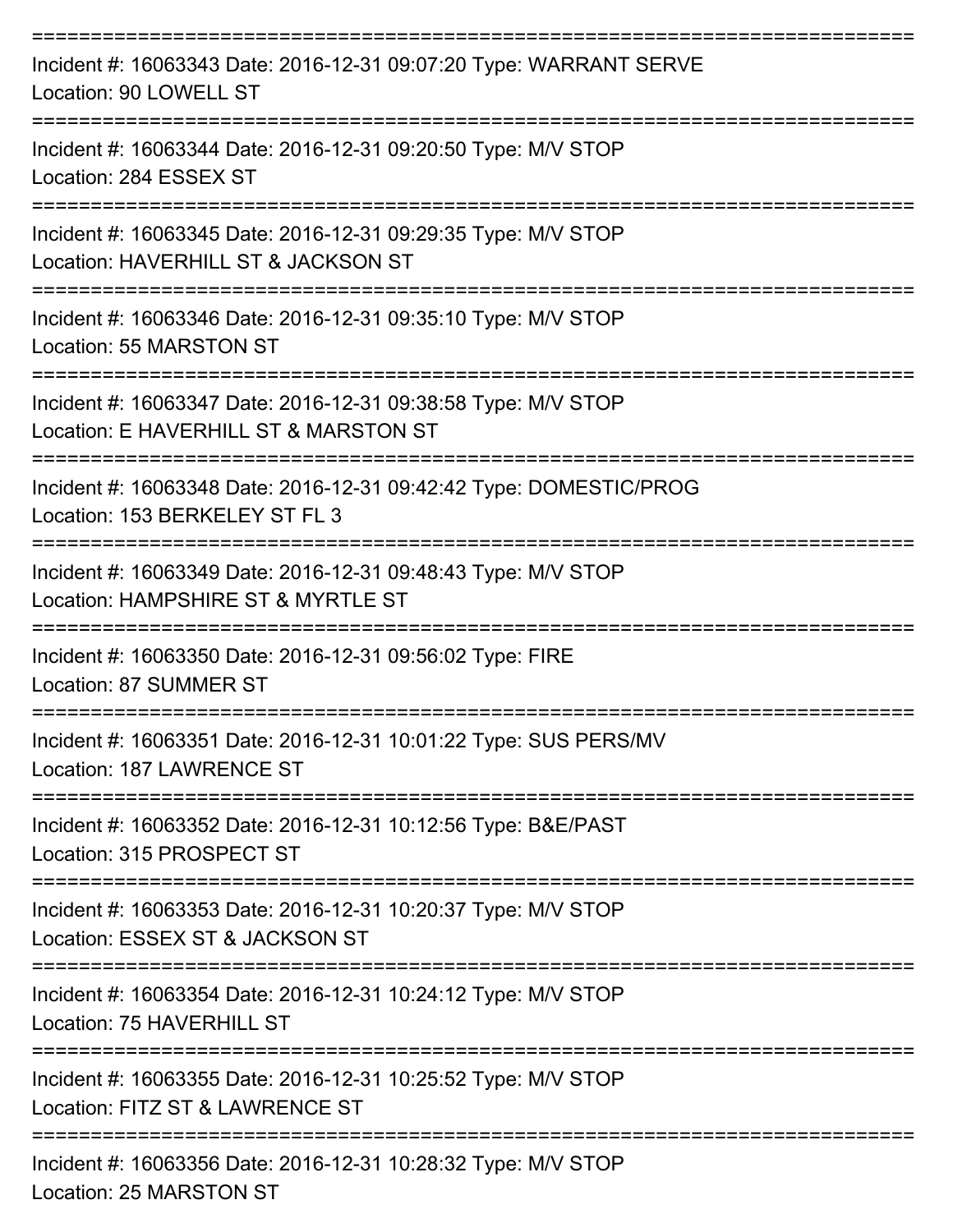| Incident #: 16063357 Date: 2016-12-31 10:30:09 Type: M/V STOP<br>Location: 18 AMHERST ST                                                                     |
|--------------------------------------------------------------------------------------------------------------------------------------------------------------|
| ===============================<br>Incident #: 16063358 Date: 2016-12-31 10:31:06 Type: M/V STOP<br>Location: 112 WATER ST                                   |
| Incident #: 16063359 Date: 2016-12-31 10:32:47 Type: M/V STOP<br>Location: COMMONWEALTH DR                                                                   |
| -------------------------<br>Incident #: 16063360 Date: 2016-12-31 10:35:02 Type: M/V STOP<br>Location: GROTON ST & S BROADWAY<br>:========================= |
| Incident #: 16063361 Date: 2016-12-31 10:35:27 Type: M/V STOP<br>Location: 139 MARSTON ST                                                                    |
| Incident #: 16063362 Date: 2016-12-31 10:36:35 Type: M/V STOP<br>Location: BROADWAY & LOWELL ST                                                              |
| :=========================<br>Incident #: 16063363 Date: 2016-12-31 10:39:17 Type: M/V STOP<br>Location: HAVERHILL ST & MAY ST                               |
| Incident #: 16063364 Date: 2016-12-31 10:45:37 Type: M/V STOP<br>Location: SOUTH ST & WEDGEWOOD RD                                                           |
| Incident #: 16063365 Date: 2016-12-31 10:46:08 Type: M/V STOP<br>Location: HAVERHILL ST & MAY ST                                                             |
| Incident #: 16063366 Date: 2016-12-31 10:49:46 Type: M/V STOP<br>Location: DUNKIN DONUTS / 104 MARSTON ST                                                    |
| Incident #: 16063367 Date: 2016-12-31 10:51:15 Type: M/V STOP<br>Location: 342 BROADWAY                                                                      |
| Incident #: 16063371 Date: 2016-12-31 11:03:09 Type: ANIMAL COMPL<br>Location: WOODLAND ST                                                                   |
| Incident #: 16063368 Date: 2016-12-31 11:03:36 Type: M/V STOP<br><b>Location: FRANKLIN &amp; LOWELL</b>                                                      |
| Incident #: 16063369 Date: 2016-12-31 11:06:05 Type: M/V STOP<br>Location: 40 EXETER ST                                                                      |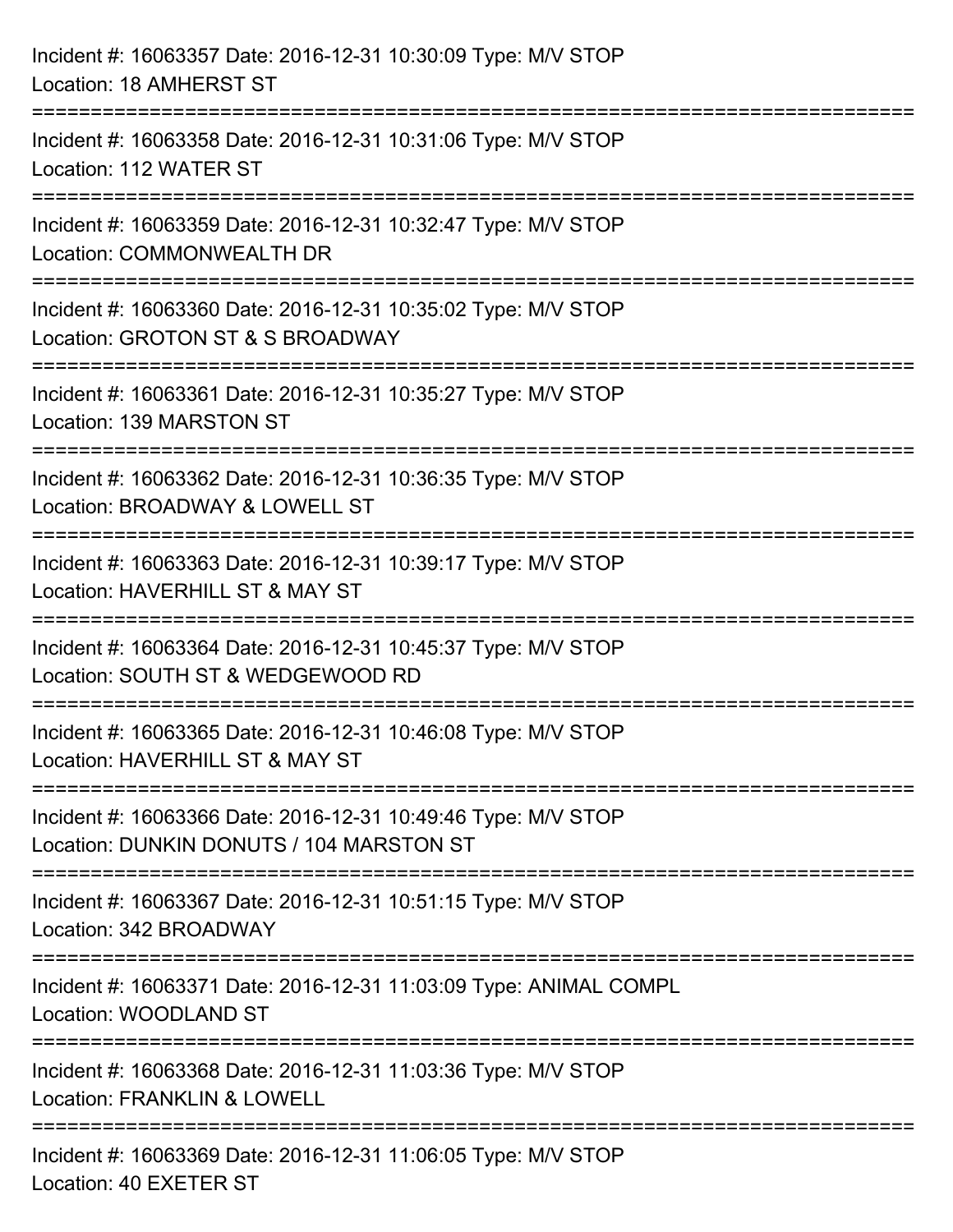| Incident #: 16063370 Date: 2016-12-31 11:06:27 Type: M/V STOP<br>Location: 90 LOWELL ST                                          |
|----------------------------------------------------------------------------------------------------------------------------------|
| Incident #: 16063372 Date: 2016-12-31 11:09:07 Type: M/V STOP<br>Location: 9 WATER ST                                            |
| Incident #: 16063373 Date: 2016-12-31 11:09:26 Type: M/V STOP<br>Location: PARK ST & SARATOGA ST<br>:=========================== |
| Incident #: 16063374 Date: 2016-12-31 11:12:10 Type: M/V STOP<br>Location: CAMBRIDGE ST & S UNION ST                             |
| Incident #: 16063375 Date: 2016-12-31 11:14:18 Type: M/V STOP<br>Location: GORHAM ST & S BROADWAY<br>==================          |
| Incident #: 16063376 Date: 2016-12-31 11:18:25 Type: M/V STOP<br>Location: FARNHAM ST & FOSTER ST                                |
| Incident #: 16063377 Date: 2016-12-31 11:19:39 Type: M/V STOP<br>Location: 26 INMAN ST<br>=======================                |
| Incident #: 16063378 Date: 2016-12-31 11:20:00 Type: M/V STOP<br>Location: BROADWAY & METHUEN ST                                 |
| Incident #: 16063379 Date: 2016-12-31 11:23:10 Type: HIT & RUN M/V<br>Location: LAWRENCE ST & PARK ST                            |
| Incident #: 16063380 Date: 2016-12-31 11:23:32 Type: TRESPASSING<br>Location: 68 TRENTON ST FL 3                                 |
| Incident #: 16063381 Date: 2016-12-31 11:28:22 Type: M/V STOP<br>Location: FARNHAM ST & PARKER ST                                |
| Incident #: 16063382 Date: 2016-12-31 11:33:36 Type: M/V STOP<br>Location: ABBOTT ST & SHAWSHEEN RD                              |
| Incident #: 16063383 Date: 2016-12-31 11:34:25 Type: M/V STOP<br>Location: 1 BEACON AV                                           |
| Incident #: 16063384 Date: 2016-12-31 11:36:19 Type: M/V STOP<br>Location: ANDOVER ST & PARKER ST                                |

===========================================================================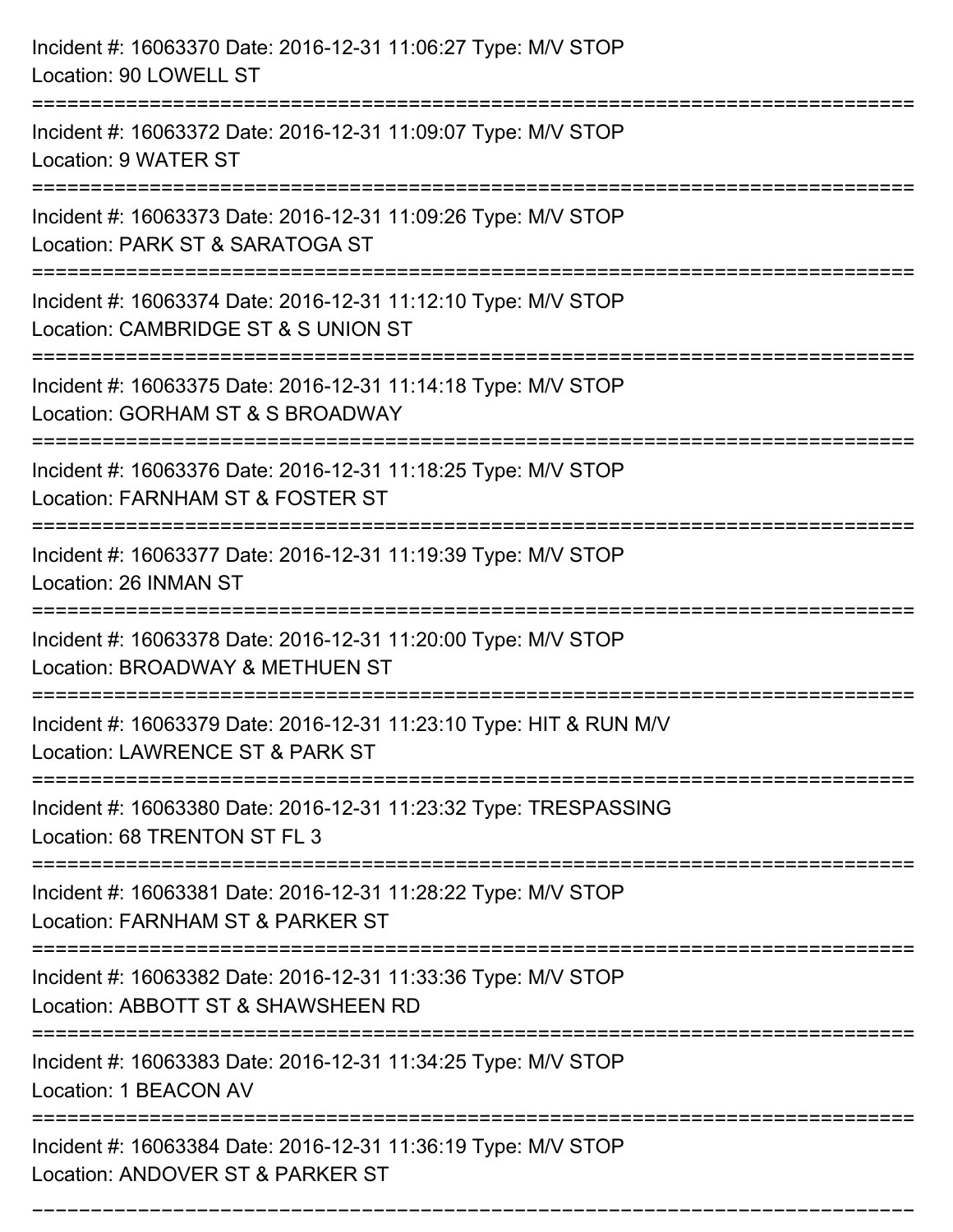| Incident #: 16063385 Date: 2016-12-31 11:37:19 Type: M/V STOP<br>Location: MERRIMACK ST & S BROADWAY                         |
|------------------------------------------------------------------------------------------------------------------------------|
| Incident #: 16063386 Date: 2016-12-31 11:39:24 Type: M/V STOP<br>Location: BOXFORD ST & WINTHROP AV                          |
| Incident #: 16063387 Date: 2016-12-31 11:40:07 Type: SUS PERS/MV<br>Location: 192 LAWRENCE ST                                |
| Incident #: 16063388 Date: 2016-12-31 11:44:24 Type: M/V STOP<br>Location: ANDOVER ST & BLANCHARD ST                         |
| Incident #: 16063389 Date: 2016-12-31 11:44:54 Type: M/V STOP<br>Location: BOXFORD ST & S UNION ST<br>====================== |
| Incident #: 16063391 Date: 2016-12-31 11:51:26 Type: ALARM/BURG<br>Location: 19 BENNETT ST                                   |
| Incident #: 16063390 Date: 2016-12-31 11:51:35 Type: M/V STOP<br>Location: LAWRENCE ST & LEXINGTON ST                        |
| Incident #: 16063392 Date: 2016-12-31 11:54:14 Type: ROBBERY PAST<br>Location: POPLAR ST                                     |
| Incident #: 16063393 Date: 2016-12-31 11:56:43 Type: MISSING PERS<br>Location: 28 PHILLIPS ST                                |
| Incident #: 16063394 Date: 2016-12-31 11:56:57 Type: FIRE<br>Location: 139 E HAVERHILL ST                                    |
| Incident #: 16063395 Date: 2016-12-31 12:02:06 Type: MEDIC SUPPORT<br>Location: 45 BROADWAY #403                             |
| ============<br>Incident #: 16063396 Date: 2016-12-31 12:05:50 Type: M/V STOP<br>Location: FARLEY ST & S BROADWAY            |
| Incident #: 16063397 Date: 2016-12-31 12:24:23 Type: M/V STOP<br>Location: BRADFORD ST & FRANKLIN ST                         |
| Incident #: 16063398 Date: 2016-12-31 12:34:07 Type: M/V STOP<br>Location: BERKELEY ST & KNOX ST                             |
|                                                                                                                              |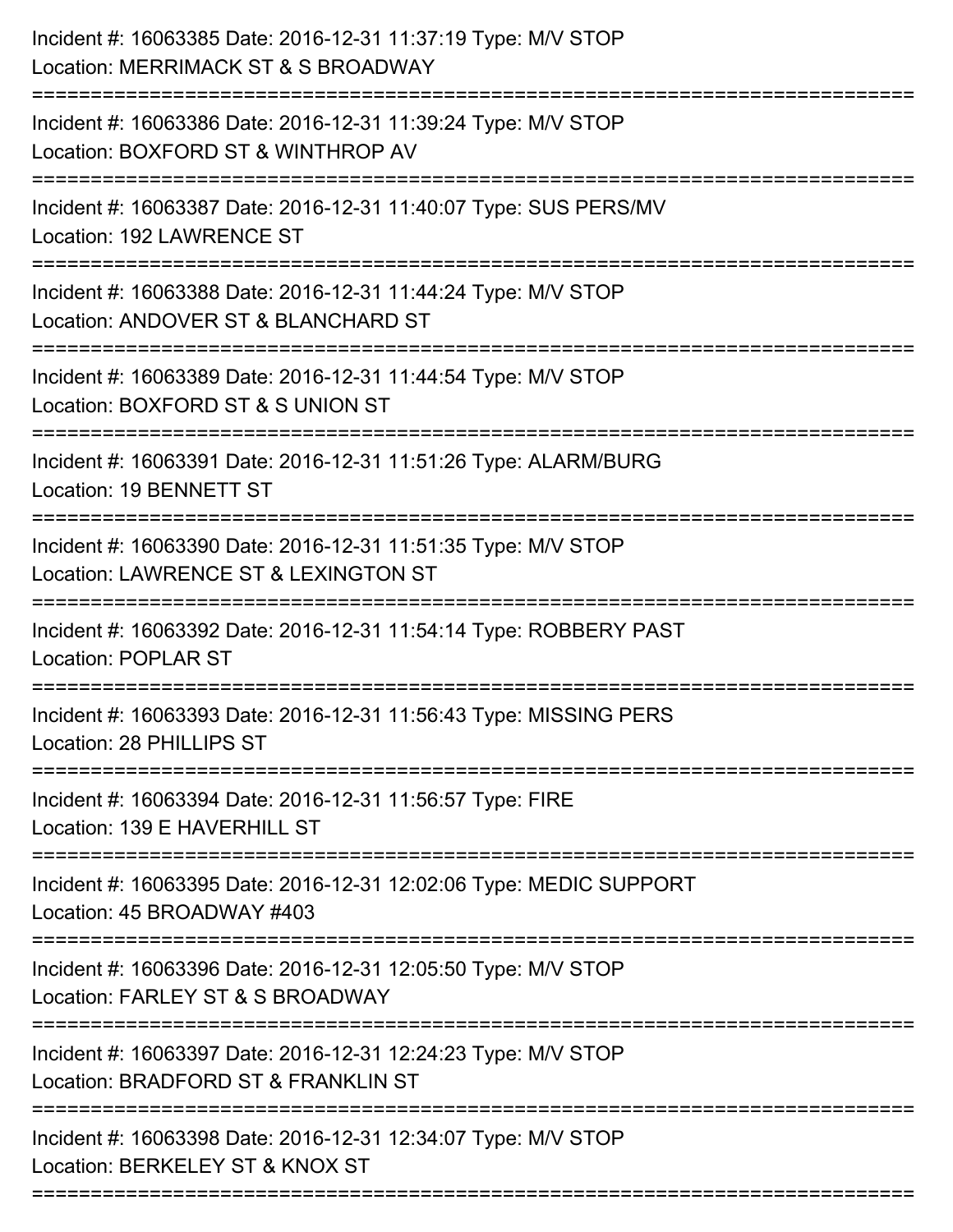Location: BOWDOIN ST & S BROADWAY =========================================================================== Incident #: 16063400 Date: 2016-12-31 12:34:55 Type: SUS PERS/MV Location: 78 SUNSET AV =========================================================================== Incident #: 16063401 Date: 2016-12-31 12:39:27 Type: M/V STOP Location: BERKELEY ST & BRUCE ST =========================================================================== Incident #: 16063402 Date: 2016-12-31 12:41:51 Type: M/V STOP Location: S BROADWAY & SOUTH ST =========================================================================== Incident #: 16063403 Date: 2016-12-31 13:04:34 Type: M/V STOP Location: KENNETH ST & S BROADWAY =========================================================================== Incident #: 16063404 Date: 2016-12-31 13:14:45 Type: M/V STOP Location: 50 S BROADWAY =========================================================================== Incident #: 16063406 Date: 2016-12-31 13:17:04 Type: GENERAL SERV Location: 90 LOWELL ST =========================================================================== Incident #: 16063405 Date: 2016-12-31 13:17:14 Type: ASSSIT OTHER PD Location: S UNION ST & WINTHROP AV =========================================================================== Incident #: 16063407 Date: 2016-12-31 13:24:39 Type: M/V STOP Location: KENT ST & S UNION ST =========================================================================== Incident #: 16063408 Date: 2016-12-31 13:28:36 Type: M/V STOP Location: MERRIMACK ST & S UNION ST =========================================================================== Incident #: 16063409 Date: 2016-12-31 13:29:27 Type: B&E/MV/PAST Location: 62 WATER ST =========================================================================== Incident #: 16063410 Date: 2016-12-31 13:30:52 Type: M/V STOP Location: MARKET ST & PARKER ST =========================================================================== Incident #: 16063411 Date: 2016-12-31 13:38:26 Type: M/V STOP Location: 133 LAWRENCE ST =========================================================================== Incident #: 16063412 Date: 2016-12-31 13:47:53 Type: FRAUD Location: CARIBAC CALLING CENTER / 105 JACKSON ST ===========================================================================

Incident #: 16063413 Date: 2016 12 31 13:57:07 Type: 2016 PERS/MV<br>.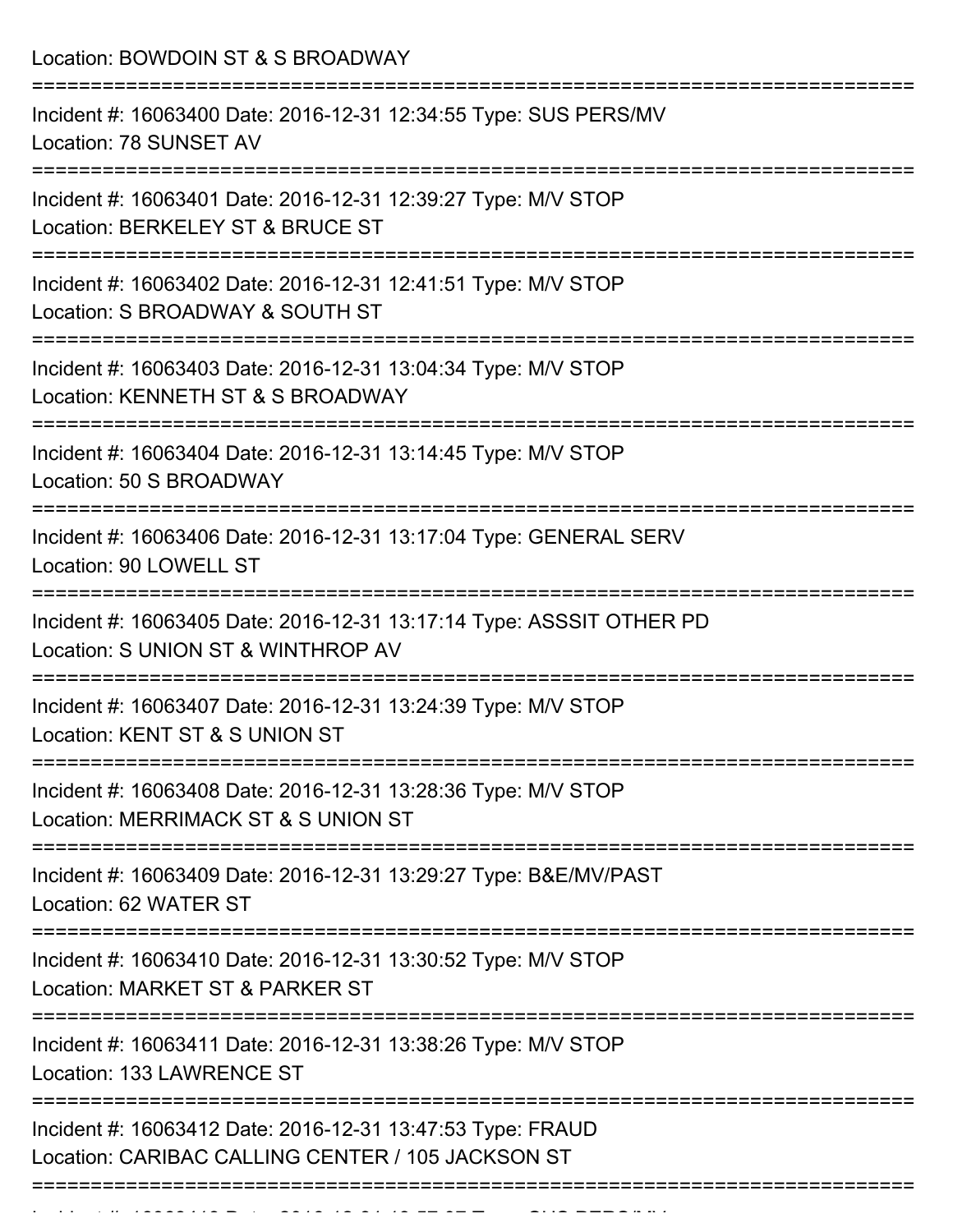Location: LAWRENCE ST & PARK ST

| Incident #: 16063414 Date: 2016-12-31 14:09:04 Type: M/V STOP<br>Location: LAWRENCE ST & TRENTON ST                |
|--------------------------------------------------------------------------------------------------------------------|
| Incident #: 16063415 Date: 2016-12-31 14:11:42 Type: M/V STOP<br>Location: 133 LAWRENCE ST                         |
| Incident #: 16063417 Date: 2016-12-31 14:13:21 Type: LARCENY/PAST<br>Location: 39 TEXAS AV                         |
| Incident #: 16063416 Date: 2016-12-31 14:17:09 Type: M/V STOP<br>Location: LAWRENCE ST & MYRTLE ST                 |
| Incident #: 16063418 Date: 2016-12-31 14:17:29 Type: AUTO ACC/PED<br>Location: S BROADWAY & SALEM ST               |
| Incident #: 16063419 Date: 2016-12-31 14:18:44 Type: AUTO ACC/NO PI<br>Location: TACO BELL / 79 WINTHROP AV        |
| Incident #: 16063420 Date: 2016-12-31 14:24:28 Type: MAL DAMAGE<br>Location: 206A PARK ST                          |
| Incident #: 16063421 Date: 2016-12-31 14:25:54 Type: LIC PLATE STO<br>Location: 265 LOWELL ST                      |
| Incident #: 16063422 Date: 2016-12-31 14:27:15 Type: M/V STOP<br>Location: MARSTON & 495                           |
| Incident #: 16063423 Date: 2016-12-31 14:34:21 Type: M/V STOP<br>Location: 25 MARSTON ST                           |
| Incident #: 16063424 Date: 2016-12-31 14:40:02 Type: TENANT PROB<br>Location: 210 MERRIMACK ST FL 518              |
| Incident #: 16063425 Date: 2016-12-31 15:12:26 Type: WARRANT SERVE<br>Location: 56 KENT ST                         |
| Incident #: 16063427 Date: 2016-12-31 15:21:15 Type: HIT & RUN M/V<br>Location: PRIMO'S LIQUORS / 450 HAVERHILL ST |
|                                                                                                                    |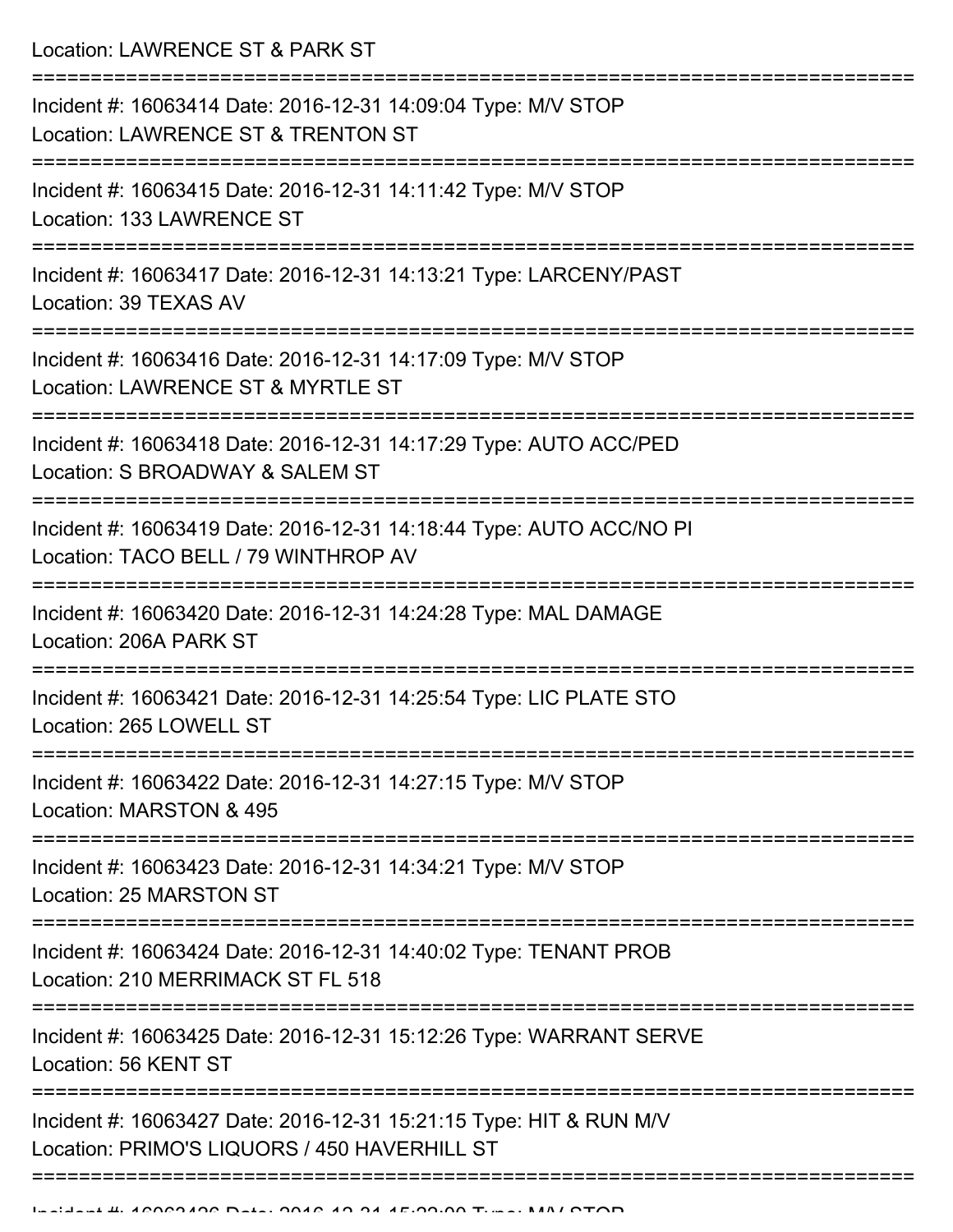Location: 21 WEST ST =========================================================================== Incident #: 16063428 Date: 2016-12-31 15:24:38 Type: UNKNOWN PROB Location: 117 THOREAU WAY =========================================================================== Incident #: 16063429 Date: 2016-12-31 15:40:09 Type: RECOV/STOL/MV Location: BROOK ST & MILFORD ST =========================================================================== Incident #: 16063430 Date: 2016-12-31 15:49:11 Type: DISORDERLY Location: WALGREENS / 135 BROADWAY =========================================================================== Incident #: 16063431 Date: 2016-12-31 15:49:18 Type: UNKNOWN PROB Location: 80 MARSTON ST #A =========================================================================== Incident #: 16063433 Date: 2016-12-31 16:08:16 Type: WARRANT SERVE Location: JORDAN ST & WATER ST =========================================================================== Incident #: 16063432 Date: 2016-12-31 16:09:03 Type: M/V STOP Location: ELM ST & HAMPSHIRE ST =========================================================================== Incident #: 16063434 Date: 2016-12-31 16:10:24 Type: HIT & RUN M/V Location: FERRY ST & PROSPECT ST =========================================================================== Incident #: 16063435 Date: 2016-12-31 16:55:06 Type: M/V STOP Location: BROADWAY & LOWELL ST =========================================================================== Incident #: 16063436 Date: 2016-12-31 17:15:41 Type: FIRE Location: 353 ELM ST FL 609 =========================================================================== Incident #: 16063437 Date: 2016-12-31 17:26:36 Type: MV/BLOCKING Location: LAWRENCE ST & PARK ST =========================================================================== Incident #: 16063438 Date: 2016-12-31 17:50:45 Type: UNWANTEDGUEST Location: 38 FULTON ST FL 3 =========================================================================== Incident #: 16063439 Date: 2016-12-31 17:58:04 Type: HIT & RUN M/V Location: 439 HAMPSHIRE ST =========================================================================== Incident #: 16063440 Date: 2016-12-31 18:03:29 Type: M/V STOP Location: ALMA ST & MYRTLE ST ===========================================================================

Incident #: 16063441 Date: 2016-12-31 18:14:09 Type: M/V STOP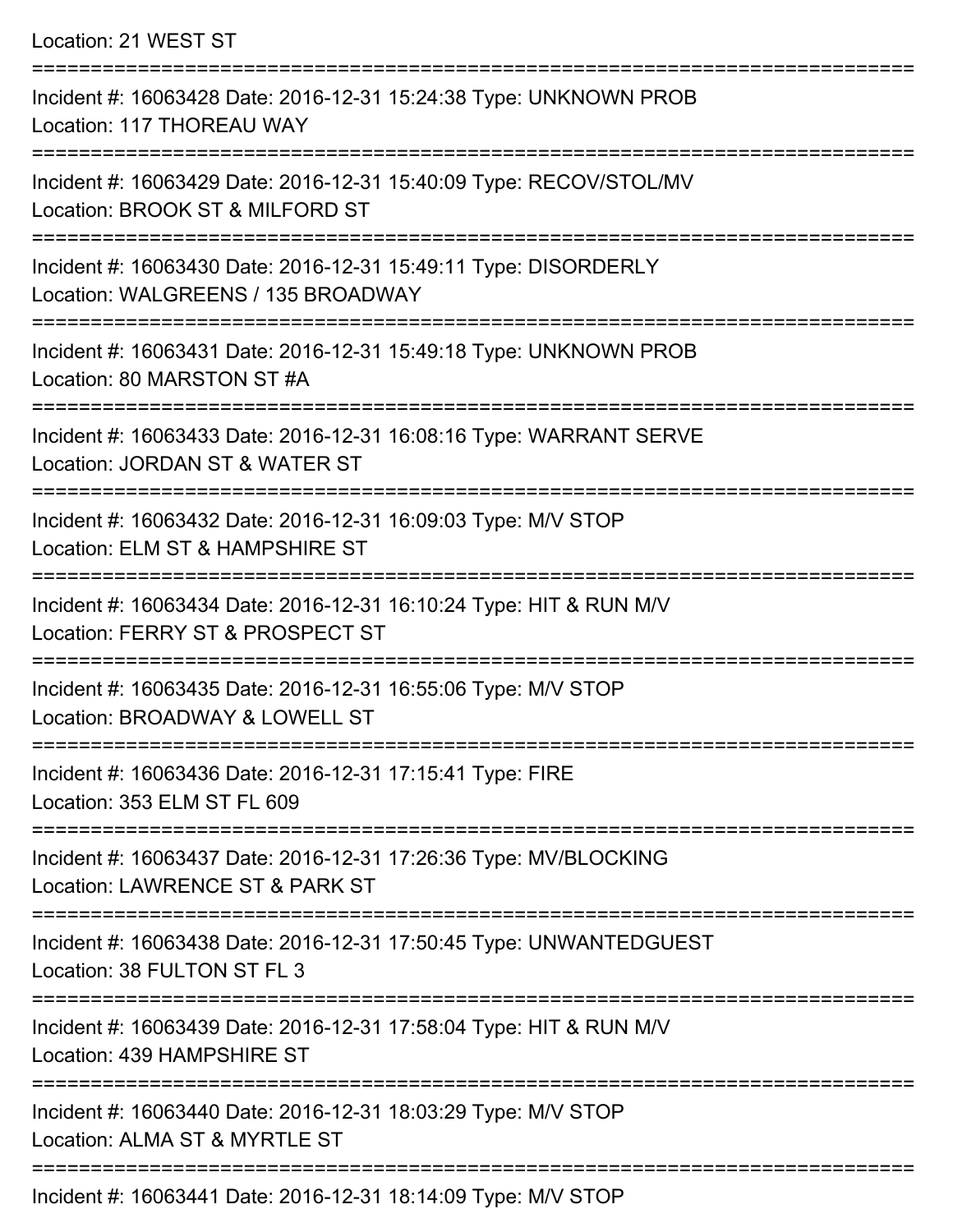| Incident #: 16063442 Date: 2016-12-31 18:21:18 Type: M/V STOP<br>Location: CAMBRIDGE ST & S UNION ST         |
|--------------------------------------------------------------------------------------------------------------|
| Incident #: 16063443 Date: 2016-12-31 18:23:56 Type: TRESPASSING<br>Location: 4 UNION ST                     |
| Incident #: 16063444 Date: 2016-12-31 18:33:04 Type: DK (DRUNK)<br>Location: DAYBREAK SHELTER / 19 WINTER ST |
| Incident #: 16063445 Date: 2016-12-31 18:36:21 Type: M/V STOP<br>Location: NEWTON ST & SALEM ST              |
| Incident #: 16063446 Date: 2016-12-31 18:42:06 Type: M/V STOP<br>Location: ESSEX ST & MILL ST                |
| Incident #: 16063447 Date: 2016-12-31 18:43:23 Type: M/V STOP<br>Location: 362 PARK ST                       |
| Incident #: 16063448 Date: 2016-12-31 18:51:31 Type: M/V STOP<br>Location: ESSEX ST & HAMPSHIRE ST           |
| Incident #: 16063449 Date: 2016-12-31 19:02:20 Type: M/V STOP<br>Location: COMMON ST & JACKSON ST            |
| Incident #: 16063450 Date: 2016-12-31 19:05:15 Type: M/V STOP<br>Location: 355 PARK ST                       |
| Incident #: 16063451 Date: 2016-12-31 19:09:00 Type: SUICIDE ATTEMPT<br>Location: 248 BROADWAY FL 309        |
| Incident #: 16063452 Date: 2016-12-31 19:13:51 Type: HIT & RUN M/V<br>Location: AMESBURY ST & HAVERHILL ST   |
| Incident #: 16063453 Date: 2016-12-31 19:15:26 Type: SUICIDE ATTEMPT<br>Location: 40 HOFFMAN AV              |
| Incident #: 16063454 Date: 2016-12-31 19:37:21 Type: MV/BLOCKING<br>Location: 115 MELVIN ST                  |
| Incident #: 16063455 Date: 2016-12-31 19:45:38 Type: M/V STOP                                                |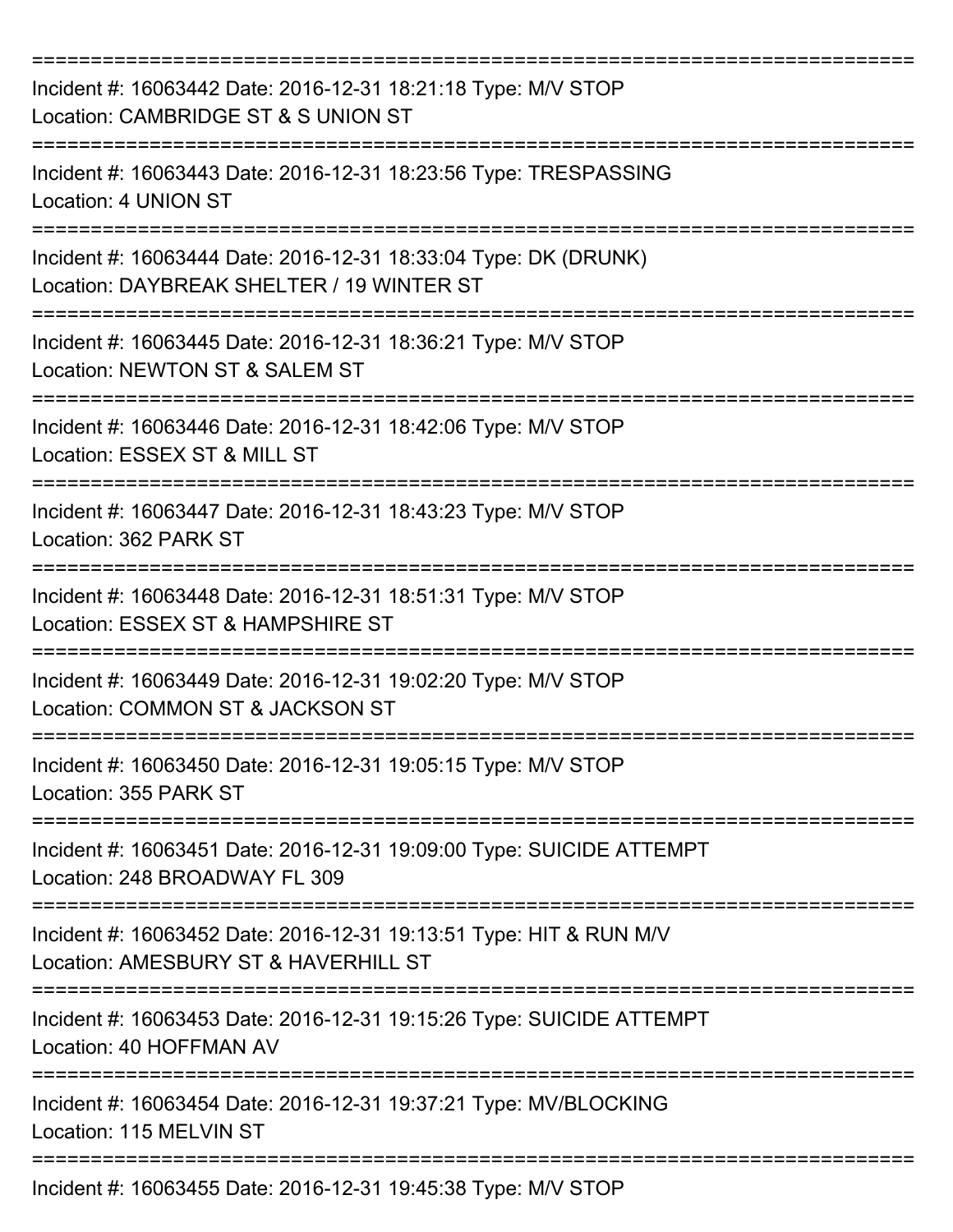| Incident #: 16063456 Date: 2016-12-31 19:56:54 Type: M/V STOP<br>Location: DURSO AV & PILGRIM RD                        |
|-------------------------------------------------------------------------------------------------------------------------|
| Incident #: 16063457 Date: 2016-12-31 20:10:44 Type: DK (DRUNK)<br>Location: 59 TREMONT ST                              |
| Incident #: 16063458 Date: 2016-12-31 20:14:12 Type: FIGHT<br>Location: 66 MELVIN ST                                    |
| Incident #: 16063459 Date: 2016-12-31 20:22:19 Type: DOMESTIC/PAST<br>Location: 86 GREENWOOD ST FL 1                    |
| Incident #: 16063460 Date: 2016-12-31 20:41:57 Type: M/V STOP<br>Location: CEDAR ST & HAMPSHIRE ST                      |
| Incident #: 16063461 Date: 2016-12-31 20:46:53 Type: SUS PERS/MV<br>Location: VALLEY LODGING (RICHWOOD) / 77 S UNION ST |
| Incident #: 16063462 Date: 2016-12-31 20:52:19 Type: FIGHT<br>Location: 96 ABBOTT ST                                    |
| ==========<br>Incident #: 16063463 Date: 2016-12-31 21:10:59 Type: ALARM/BURG<br>Location: LOAN USA / 92 BROADWAY       |
| Incident #: 16063464 Date: 2016-12-31 21:17:01 Type: CK WELL BEING<br>Location: 9 KATHERINE ST FL 1                     |
| Incident #: 16063465 Date: 2016-12-31 21:22:15 Type: ALARMS<br>Location: 117 NEWBURY ST                                 |
| Incident #: 16063466 Date: 2016-12-31 21:27:37 Type: ALARM/BURG<br>Location: 69 WINTHROP AV                             |
| Incident #: 16063467 Date: 2016-12-31 21:28:38 Type: HIT & RUN M/V<br>Location: 38 FOSTER ST                            |
| Incident #: 16063468 Date: 2016-12-31 21:29:22 Type: KEEP PEACE<br>Location: 85 ESSEX ST #10                            |
| Incident #: 16063469 Date: 2016-12-31 21:38:25 Type: M/V STOP                                                           |